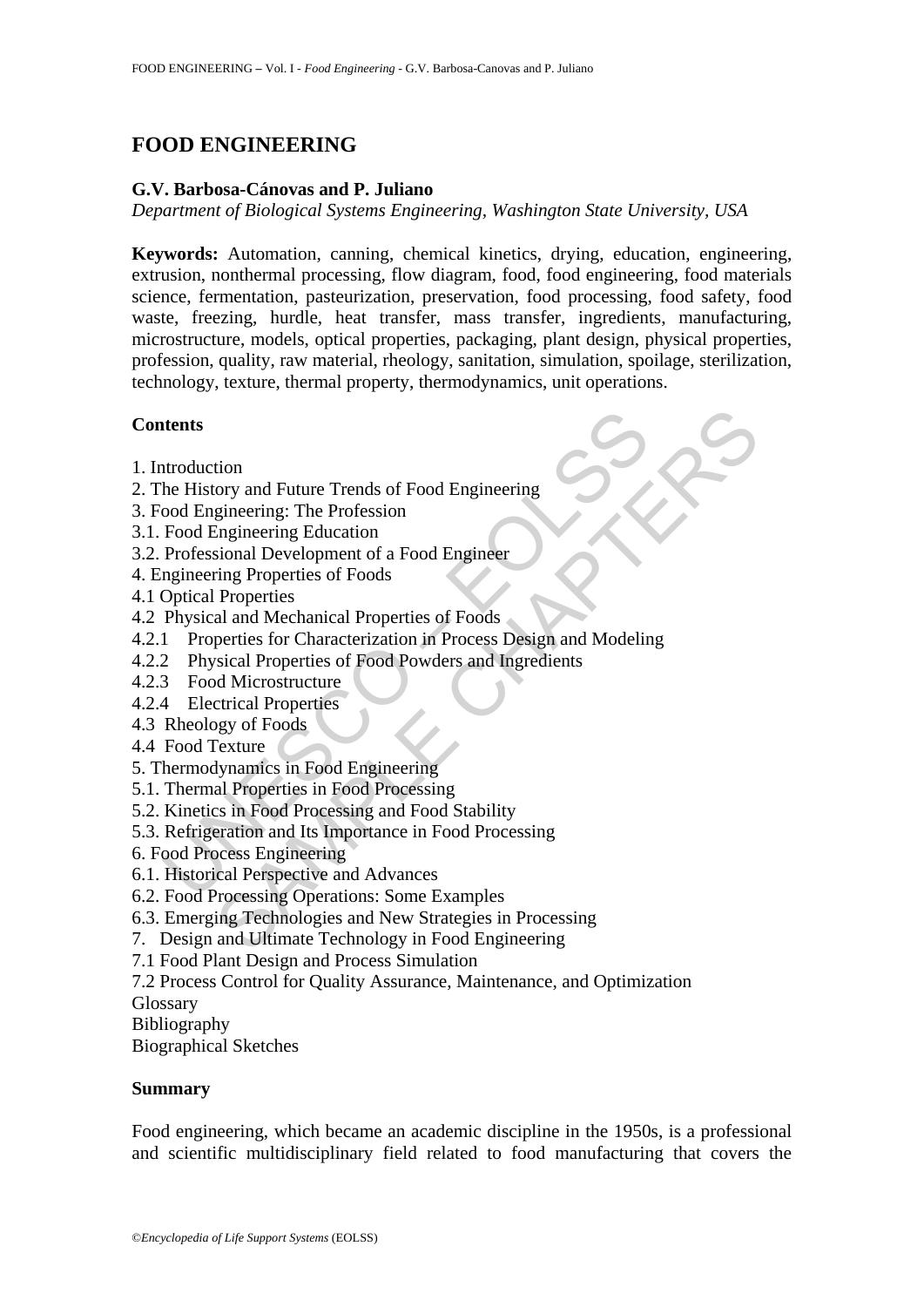practical applications of food science. The purpose of this evolving field is to advance the implementation of efficient industrial processing in the transformation of raw materials of biological origin into edible forms, which includes packaging, storage, and distribution. Food engineers are employed in academia by government and industry and as private consultants to assess the problems concerning food production, food quality, process and plant design, and food regulation. They conduct research and develop unit operations such as sterilization, irradiation, concentration, extrusion, and freezing. Ancient activities like milling, dehydration, and fermentation have been transformed through the increasing demand of food supply systems into automatic installments.

pressive strength, impact, and shear; sensory properties such as thermophysical properties such as specific volume, specific uniters in materials science (e.g., rhoology, mass transfer properties tracht and importional foo For external inpact, and shear; sensory properties such as texture and coophysical properties such as specific volume, specific heat, they, and viscosity. Today's food engineering research leaders tend to my, materials sci Food engineering includes the study of engineering properties, for example, compositional properties like boiling or freezing point; physical characteristics such as size, shape, volume, surface area, density, and porosity; mechanical properties such as compressive strength, impact, and shear; sensory properties such as texture and color; and thermophysical properties such as specific volume, specific heat, thermal conductivity, and viscosity. Today's food engineering research leaders tend to be experts in materials science (e.g., rheology, mass transfer properties, and thermal and electrical food properties), applied mathematics and modeling, and biochemical engineering applied to foods. Food engineers of the future will advance the development of computational techniques as tools for process automation, control, design, and improvement. Novel technologies like the application of high hydrostatic pressure, pulsed electric fields, light pulses, oscillating magnetic fields, and ultrasound have the potential to impact nonthermal processing preservation. Food Engineers will lead in implementing such processes in the actual design of industrial facilities, in combination with hurdles, which will help maintain the nutritional and sensory aspects of safer natural food products.

# **1. Introduction**

Supplying food to an ever-increasing population is one of the largest and oldest business activities in the world; it involves planting and harvesting, transportation and handling, storage, processing and preservation, packaging, distribution, and marketing. Over the years, typically small family-type businesses have been converted into huge, increasingly sophisticated, integrated food supply systems. This transformation has been dictated by increasing concentrations of people in urban areas, where large segments of the population depend on vast amounts of pretreated, preprocessed, or ready-to-eat, safe foodstuffs. The development of efficient mass production and transportation of food supplies is becoming more and more necessary. The food industry has grown from such demands, requiring the support of diversified, well-rounded teams of scientists, engineers, economists, and marketing specialists.

Food Engineering is a relatively new profession and a scientific field involved with food manufacturing and the processing of refined foods. It encompasses the practical application of food science to develop efficient industrial production, packaging, storage, and physical distribution of nutritious and convenient foods that are uniform in quality and safe. The most remarkable difference between food engineering and food science is that the former includes the knowledge of unit operations and processes. However, these operations involve applied food science, just as chemical engineering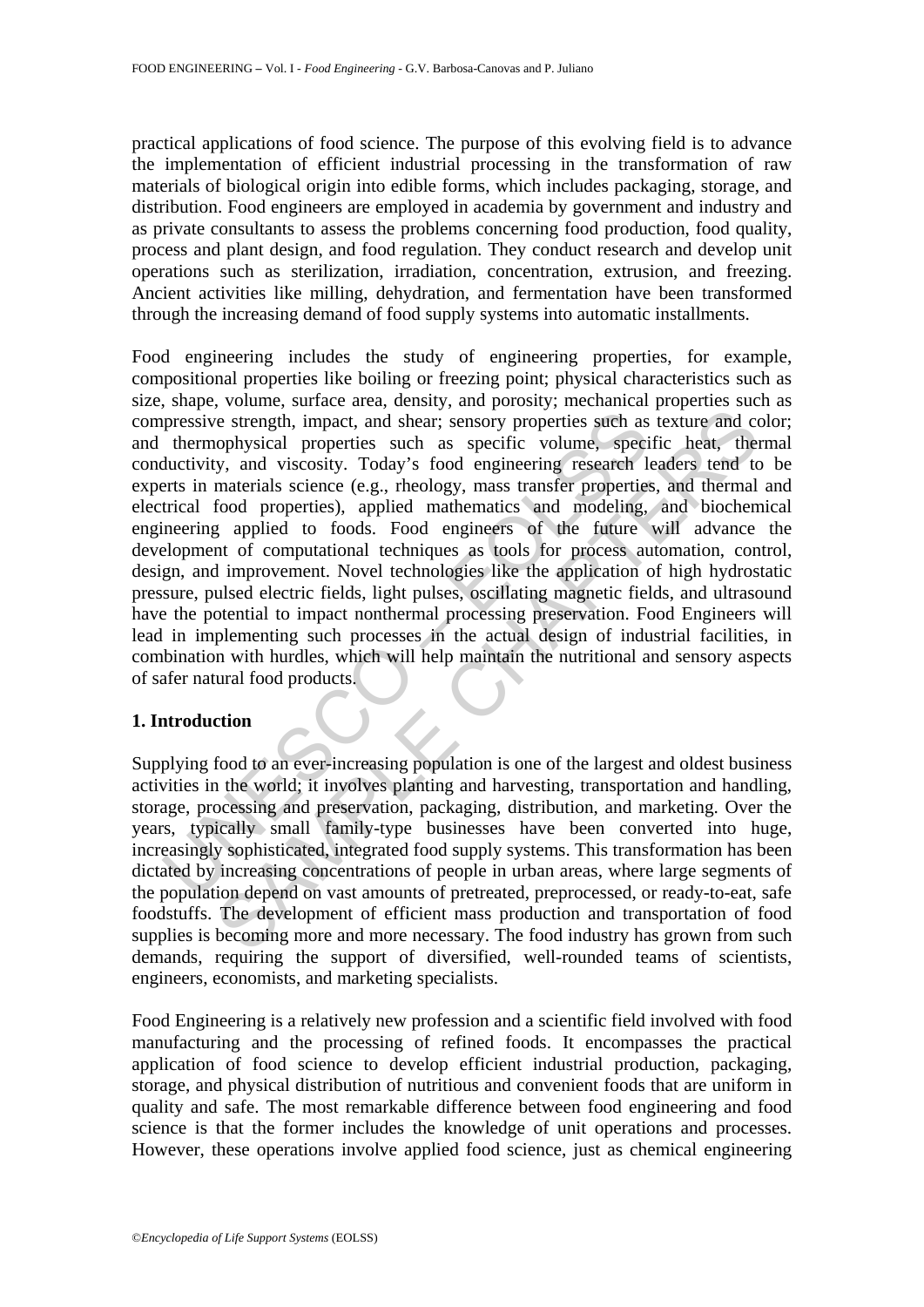involves chemistry and thermodynamics. Food science deals primarily with acquiring knowledge to elucidate the course of reactions or changes occurring in foods whether natural or induced by handling procedures. On the other hand, food engineering is the application of principles and the facts of science, engineering, and mathematics to the processing, preservation, storage, and utilization of food.

Food engineering should be differentiated from food technology. In teaching technology, some schools include considerable engineering in the curriculum to train students in the practical application of food science. Graduates are in effect food engineers. Other schools emphasize food science and qualify graduates primarily for research and quality control work. The food technologists from these schools are actually food scientists.

ere food processing is involved, understanding only one branch<br>ugh. Scientists and engineers with knowledge of the different<br>ous aspects of food manufacturing are needed. Management of d<br>enable them to couple principles fr d processing is involved, understanding only one branch of science is<br>cientists and engineers with knowledge of the different fields relevant<br>exects of food manufacturing are needed. Management of different disciple<br>them t Where food processing is involved, understanding only one branch of science is not enough. Scientists and engineers with knowledge of the different fields relevant to various aspects of food manufacturing are needed. Management of different disciplines will enable them to couple principles from traditional engineering fields with principles of food preservation and safety to obtain the most suitable solutions to food processing problems. There have been instances in which a civil, mechanical or chemical engineer has been assigned the task of devising a new procedure for handling food. The process designed often was very efficient from an engineering point of view, but inadequate from a microbiological point of view. For example, allowance was not made for proper cleaning of equipment. An engineer trained as a food technologist would recognize this possibility and select the next best option, one that is less efficient but least likely to permit spoilage and pathogenic organisms to flourish.

Engineers in other industries are almost exclusively physical science oriented. However, functional engineers in the food industry must be knowledgeable of the biological and chemical sciences as applied to the food industry, including sanitation, food shelf life extension, public health, environmental control, and biological process engineering, in which microorganisms are used to drive or mediate processes to produce food materials or products. In effect, a food engineer is a generalist on science rather than an adherent of only one branch of science. As foods are composed of a large variety of physically and chemically complex materials, they need to be studied on a micro scale through disciplines such as biochemistry, microbiology, or food chemistry; or on a macro scale by exploring their use in thermodynamics, transport phenomena, rheology, or heat transfer.

A powerful analysis and design concept, called unit operations, originated from, and was extensively developed, by those in the field of chemical engineering. This concept has been immensely useful in food engineering, ranging from raw material utilization to finished product storage. Unit operations permit a myriad of processing steps that consist of relatively few basic physical and chemical transformations. In food factories, unit operations are the mechanical manipulation and handling of a food employed to change its physical form or composition; the food is moved from one environment to another and then packaged. Unit processes also include methods to change the chemical or biological characteristics of a food, for preservation, as in curing meat; to make it more palatable, as in aging cheese; or to develop special qualities, as in fermenting wort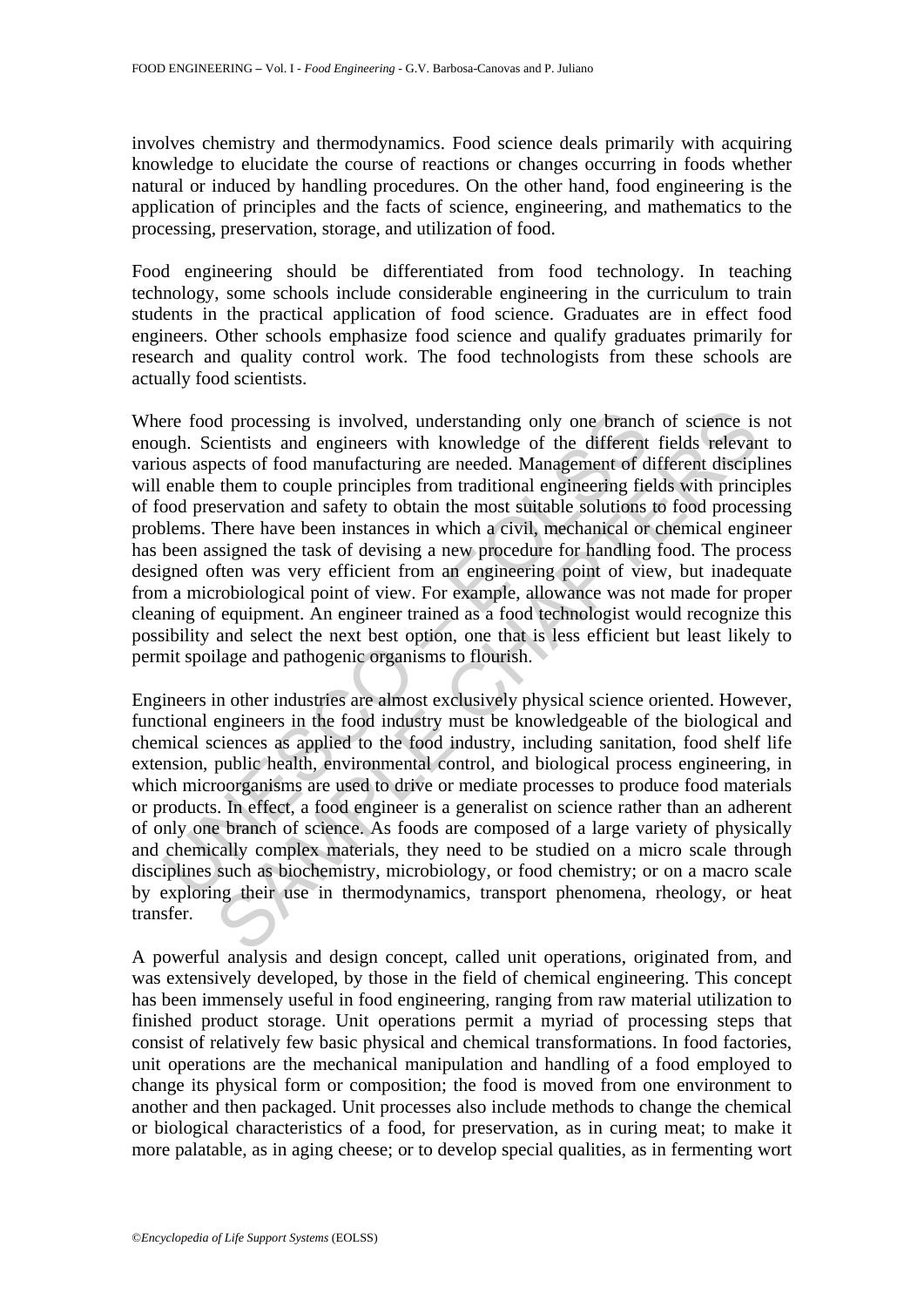in beer production by developing alcohol and carbon dioxide. Particularly, crushing, mixing, and filtering are physical unit operations, while application of heat, fermenting, curing, and aging are biochemical unit operations. Food engineering has assumed a lead role in making improvements to dehydration, sterilization, freezing, and extrusion.

Food engineering is a vital link between farms and food outlets in the life support of modern civilization. The food requirements of the modern world can no longer be met by small, isolated, and nonintegrated food production systems. The logistic requirements and the complexity of feeding a world in which many countries are unable to produce sufficient supplies of food have created a demand for a more science- and engineering-based approach.

# **2. The History and Future Trends of Food Engineering**

Food engineering arose as an academic discipline in the 1950s. Its initial development was concerned with post harvest operations related to food processing equipment performance. The past two decades have seen revolutionary advances in computer technology, molecular biology, and materials science, transforming the scope and focus of food engineering.

d engineering arose as an academic discipline in the 1950s. Its is concerned with post harvest operations related to food protomance. The past two decades have seen revolutionary advanology, molecular biology, and material The particular actual disculption in the 1950s. Its initial development with post harvest operations related to food processing equipment with post have decades have seen revolutionary advances in comp, molecular biology, Although food engineering is a relatively new scientific discipline, the activities it encompasses are ancient. Collections of early writings on the art of food processing indicate that folklore and expertise were involved in its development; different cultures had various taboos concerning not only consumption, but also the modes of food preparation. Wars and exploration voyages have always had a profound impact on the development of food technology. For instance, the Napoleonic wars led to thermal sterilization and the Civil War in the United States promoted dehydration and concentration of foods. World War II initiated the technical development of protective packaging, and the Vietnam War led to the utilization of freeze-drying and flexible thermo-sterilized containers (flexcans). NASA's Apollo and Skylab missions led to profound developments in the engineering of foods, and "clean room" packaging technology. Activities performed since ancient times and still a legitimate concern to food engineers include milling, dehydration, packaging, storage, baking, and fermentation processes. At present, concerns have shifted to health and food wholesomeness, and food engineers have been increasingly mobilizing to address these matters.

Modern food engineering (the intellectual offspring of agricultural engineering that matured in the 1900s) did not arise until the twentieth century. During the 1950s when food science and food technology were established at several U.S. universities, a number of influential works appeared. For example, solutions to food engineering problems related to sterilization, biological reaction kinetics, and disinfection were found in chemical engineering. A theme that became important in the 1970s was the need to reduce industrial environmental damage. Food engineers in universities and governmental institutions such as the United States Department of Agriculture (USDA) and other regional research centers established processing methodologies to minimize use of renewable resources and maximize utilization of waste streams. In research and development, food engineers have pioneered important advances in thermal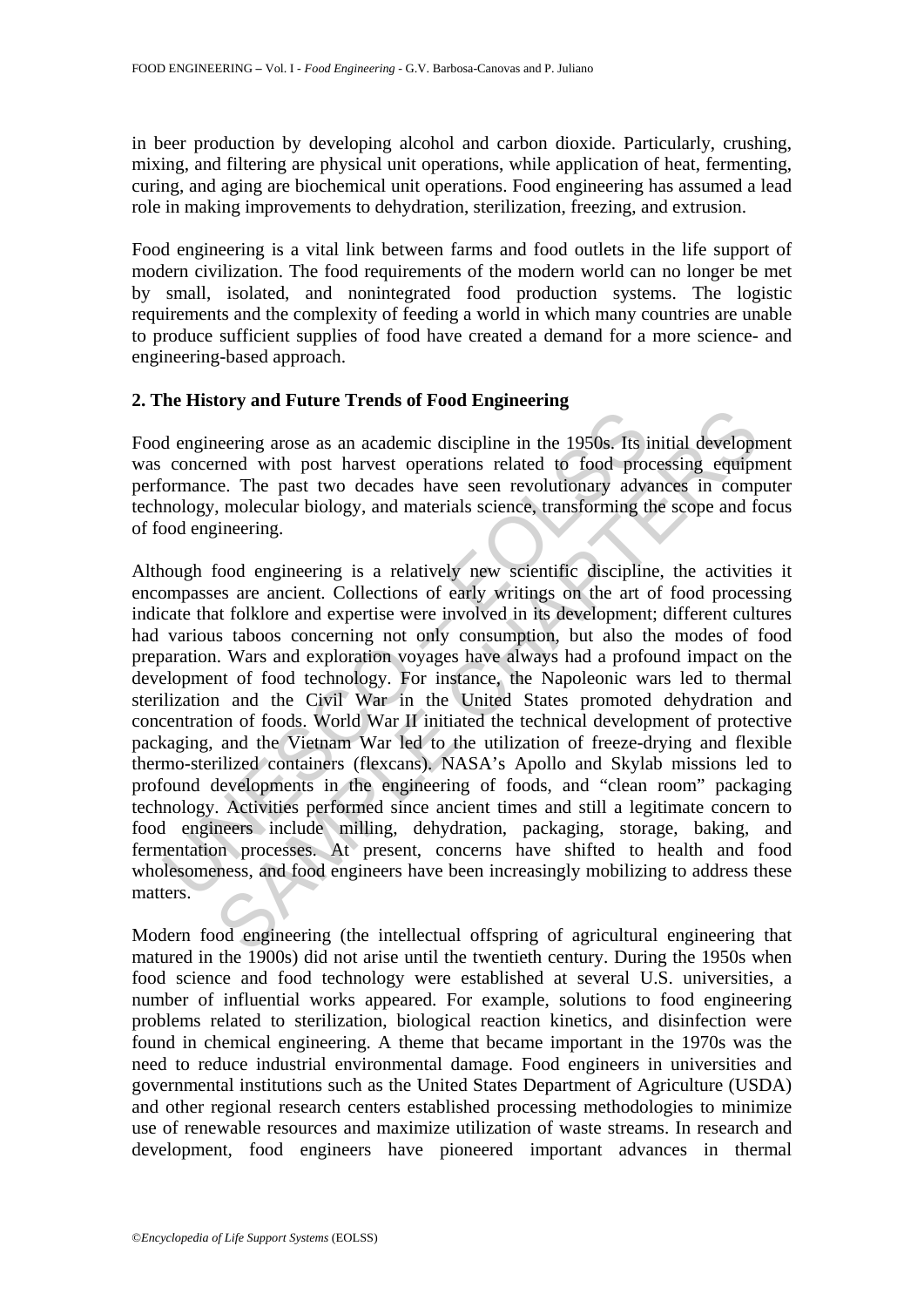sterilization, irradiation processes, concentration methods (e.g., evaporation, freeze concentration, and membrane processes), extrusion, dehydration, and engineering of packaging and storage.

During the past two decades, however, chemical engineering and food engineering have shown a dramatic change in research emphasis because of revolutionary developments in biotechnology (genetic engineering), computer science and technology, and material science (molecular structure in relation to functional properties of materials). Recent research in the field of food engineering has been conducted mainly in material science and modeling, which continues to be evident in current academic research. Today's food engineering research leaders tend to be experts in materials science (e.g., rheology, mass transfer properties, and thermal and electrical food properties), applied mathematics and modeling (e.g., kinetics, neural networks, and fuzzy logic), and biochemical engineering applied to foods. Furthermore, the use of computers for analysis simulation and control of food products plays a leading role in the development of industrial food processes.

Thermical engineering applied to foods. Furthermore, the use<br>ysis simulation and control of food products plays a leading role<br>idustrial food processes.<br>most recent advances in food engineering have provided a stron<br>or imp and engineering applied to foods. Furthermore, the use of computers<br>and engineering applied to foods. Furthermore, the use of computers<br>mulation and control of food products plays a leading role in the develop<br>and food pro The most recent advances in food engineering have provided a strong basis for making major improvements in processing operations throughout the food chain. Food engineers are seeking new approaches that include synergistically combined processes. Innovations are expected in transforming bench-scale processes into industrial-scale manufacturing of foods while maintaining desirable quality attributes. However, processing efficiencies related to the use of resources such as energy and water in a number of food operations will require dramatic improvements.

Some outstanding achievements in food engineering include:

- Continuous bread-dough making and forming
- Manufacture of low-cost, high quality prepared mixes
- Development of instant coffee and tea processes
- Dehydration of potatoes to produce an instant mashed product
- Production of precooked frozen convenience foods
- Continuous butter churning
- Freeze-drying or sublimation
- Extrusion processing
- Preservation of beer and wine by micropore filtration
- Pneumatic bulk handling of dry and liquid raw materials
- Aseptic filling of packages
- Automatic control processes
- Controlled atmosphere and modified atmosphere storage of fruits and vegetables
- Ohmic heating
- Irradiation of foods
- High hydrostatic Pressure

Recently, there has been a growing interest in the area of nonthermal processing of foods. Emerging technologies using pulsed electric fields and high pressure have encouraged food engineers to seek new materials for equipment, to determine process conditions for high-quality foods, and to ensure the safety and reliability of the process,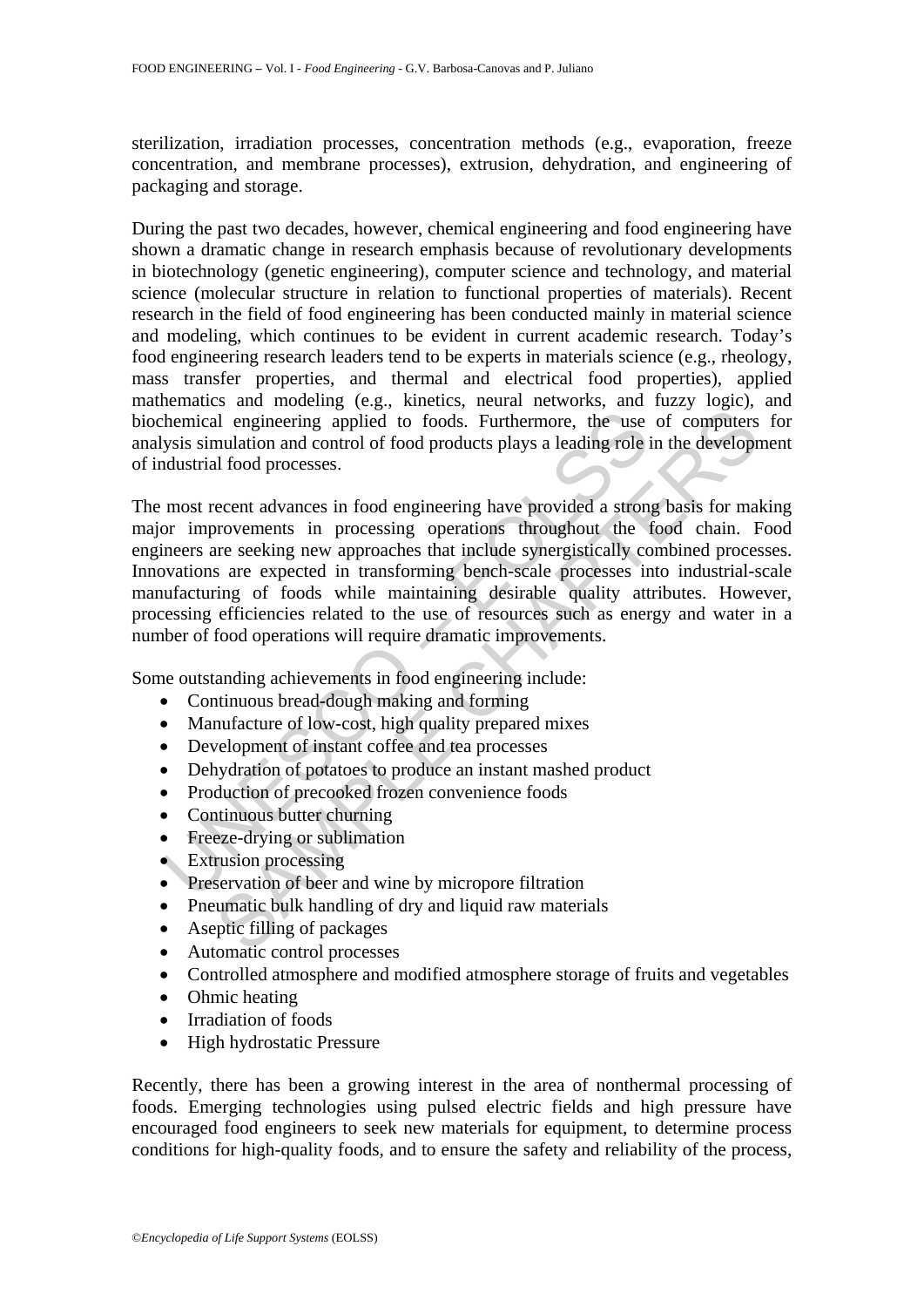such as generation of membranes. These materials will significantly enhance a range of applications in food processing, from minimizing water use in processing plants, to improving efficiency in separating high-value components in foods that have desirable food and nonfood applications. An area of major change in the food field is that of biotechnology or "genetic engineering" as sometimes called. For example, new plant genome initiatives will bring improved vegetable oils.

In the future, food engineering will enhance computational techniques to provide a better mechanistic understanding of food process design. At a molecular level, knowledge of food properties and reaction kinetics will provide the required basis for creating desirable food structures and functions that can be scaled to a manufacturing level. A quantitative understanding of food properties and advances in sensing technologies, such as ultrasonic and magnetic resonance imaging, will enhance the development of advanced online sensors for use in food manufacturing.

These advancements will require food engineers to use highly creative approaches in designing food-packaging systems, including the use of edible coatings for increasing shelf life to deliver a high quality product to consumers.

# **3. Food Engineering: The Profession**

Example 10 and the United States of the Visit: http://www.eolss.net/Eolss-sample AllChapter (States of this the United States of the Captus of the to deliver a high quality product to consumers.<br>
Coordinate to deliver a hi In Columbus Characteria, and the state of the state of the state of the state of the state of the state of the state of diluction of odd pair and food-packaging systems, including the use of edible coatings for increase of Employers of food engineers and food scientists include academia, government and industry, consulting firms, entrepreneurial endeavors of various sorts, and private consultants. Crucial to almost any profession is the education its members received prior to entering that profession.

TO ACCESS ALL THE **38 PAGES** OF THIS CHAPTER, Visit: http://www.eolss.net/Eolss-sampleAllChapter.aspx

#### **Bibliography**

- - -

Aguilera J.M. (2000). Structure-Property Relationships of Foods (eds. J.E. Lozano, C. Añón, E. Parada-Arias, and G.V. Barbosa-Cánovas), 1 pp. *Trends in Food Engineering*. New York: Technomic. [A description of structure of foods in relation to engineering]

Altomare R.E. (2001). What Engineers do in the Food Industry: A Look at Process Analysis and Benchmarking (eds. K. Mallikarjunan, and G.V. Barbosa-Cánovas), 41 pp. Proceedings of the  $7<sup>th</sup>$ Conference of Food Engineering. USA: AIChE. [A brief description of data collection in food processing]

Bolado-Rodríguez S., Góngora Nieto M.M., Pothakamury U., Barbosa-Cánovas G.V., and Swanson B.G. (2000). A Review of Nonthermal Technologies (eds. J.E. Lozano, C. Añón, E. Parada-Arias, and G.V. Barbosa-Cánovas), 227 pp. *Trends in Food Engineering*. New York: Technomic. [A review in high pressure technology, pulsed light treatment, pulsed electric fields technology, and oscillating magnetic fields]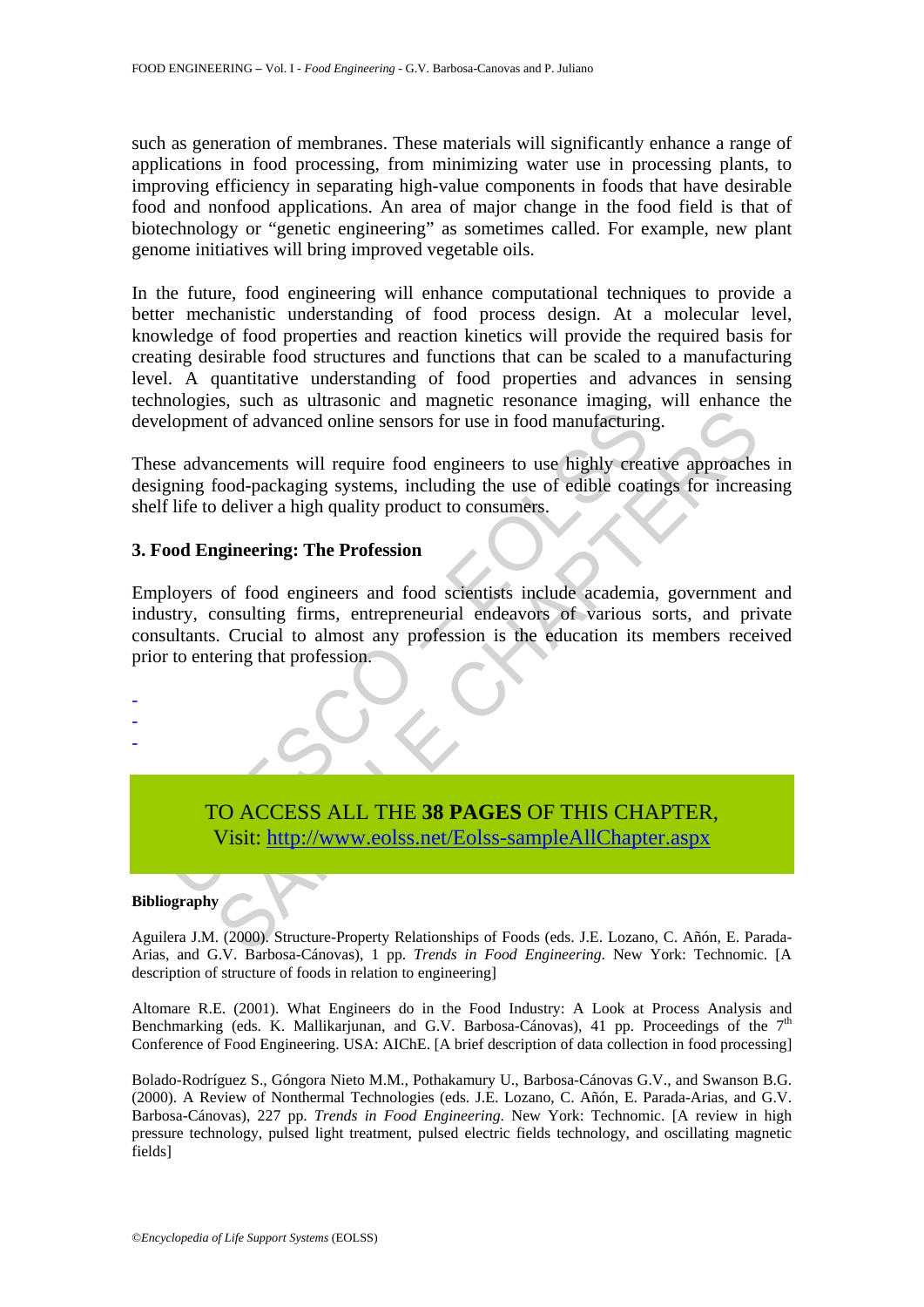Clark J.P. (1997). Food Plant Design – food Engineering in practice (ed. R. Jowit). Engineering & Food at ICEF 7. Part I. Sheffield, UK: Sheffield Academic Press. [Some key lessons in practical food engineering]

Fellows P.J. (1997). *Traditional foods: processing for profit*. London, UK: Intermediate Technology Publications. [Full information on regionally-specific traditional foods, with in-depth technical detail on processing and preservation of these foods and many useful illustrations]

Fellows P.J. (1997). Food Processing Technology: Principles and Practice / P. Fellows. Cambridge, UK: Woodhead. [A review of all main food manufacturing technologies, covering the underlying theory, advantages and disadvantages, equipment and principal applications, and effects on the sensory and nutritional properties of foods]

Francis F.J. (2000). *Encyclopedia of Food Science and Technology*. New York: Wiley. [A very complete introduction to Food Science and Engineering careers and the role of each field in Food Technology applications]

Fryer P.J., Pyle D.L., and Rielly C.D. (1997). *Chemical engineering for the food industry*. London, UK: Blackie Academic & Professional. [Covers process design, hazard and risk analysis, heat and mass transfer and food rheology, explaining important applications in the food industry]

cations]<br>
r. P.J., Pyle D.L., and Rielly C.D. (1997). *Chemical engineering for the food is*<br>
kie Academic & Professional. [Covers process design, hazard and risk an<br>
fer and food rheology, explaining important application re D.L., and Rielly C.D. (1997). *Chemical engineering for the food industry*. London,<br>detemic & Professional. [Covers process design, hazard and risk analysis, heat and<br>cood rheology, explaining important applications in Heldman D.R. (1992). Food Freezing (eds. D.R. Heldman, and D.B. Lund), 277 pp. *Handbook of Food Engineering*. New York: Marcel Dekker. [Contains a cross-section of food properties for different process designs and unit operations with emphasis on the essential properties, rate constants, and related data for each unit operation]

Hutchings J.B. (1994). *Food Colour and Appearance*. New York: Blackie Academic & Professional. [A complete, detailed description of food color properties and measurements, and their applications]

Karel M. (1997). The history and future of food engineering (eds. P. Fito, E. Ortega-Rodríguez, and G.V. Barbosa-Cánovas), 3-19. *Food Engineering 2000*. New York: Chapman & Hall: International Thomson Publication. [A review of food engineering development as a profession as related to food processing studies]

Kokini J.L. (1992). Rheological Properties of Foods (eds. R.H. Heldman and D.B. Lund), 1 pp. *Handbook of Food Engineering*. New York: Marcel Dekker. [A review of measurement methods and mathematical simulation of viscoelastic properties of semisolid foods and their biopolymeric components]

Levine L. (1992). Extrusion Processes (eds. R.H. Heldman and D.B. Lund), 621 pp. *Handbook of Food Engineering.* New York: Marcel Dekker. [Provides quantitative understanding of performance of various extrusion devices as well as their applications to useful references]

Lilford P.J. (2000). Food Composites (eds. J.E. Lozano, C. Añón, E. Parada-Arias, and G.V. Barbosa-Cánovas), 65 pp. *Trends in Food Engineering*. New York: Technomic. [A review on physical properties of foods, food structure and its architecture]

Lund D.B. (1992). Food Engineering Research: An Opportunity for Cooperation (eds. R.P. Singh and M.A. Wirakatakusumah). *Advances in Food Engineering*. Boca Raton, USA: CRC Press. [Strategies to assist in finding solutions to problems encountered in Food Engineering development]

Oliveira J.C. and Medina A.G. (1997). The future of food engineering education in Europe (eds. P. Fito, E. Ortega-Rodríguez, and G.V. Barbosa-Cánovas), 403-411. *Food Engineering 2000***.** New York: Chapman & Hall: International Thomson Publication. [An update on the state of the art of Food Engineering careers in Europe]

Parada-Arias E. and Ordorica-Vargas C. (1997). Human resources formation for food technology in Ibero-America (eds. P. Fito, E. Ortega-Rodríguez, and G.V. Barbosa-Cánovas), 377-401. *Food Engineering 2000.* New York: Chapman & Hall: International Thomson Publication. [A thorough review